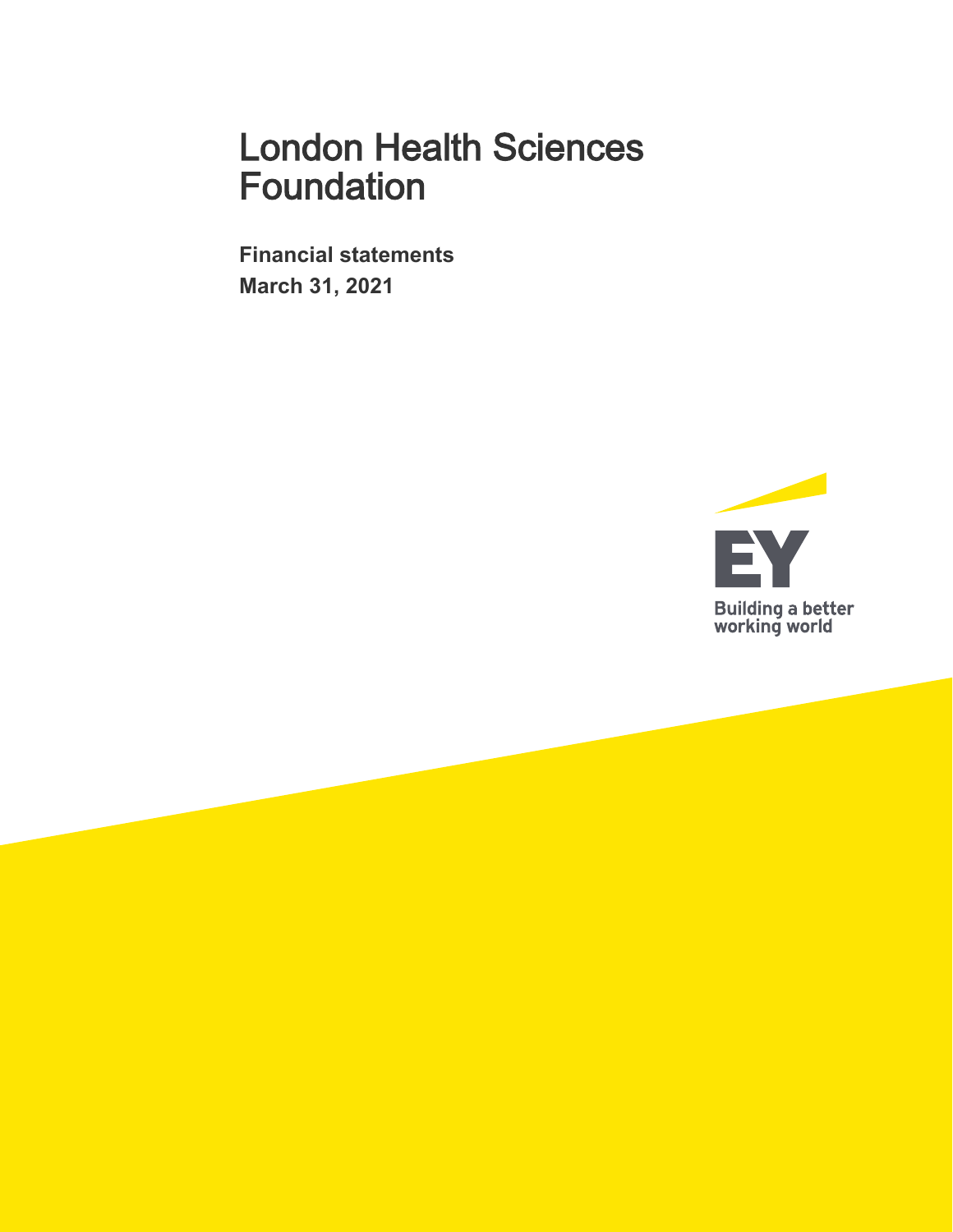## **Independent auditor's report**

#### To the Board of Directors of **London Health Sciences Foundation**

#### **Opinion**

We have audited the financial statements of **London Health Sciences Foundation** [the "Foundation"], which comprise the statement of financial position as at March 31, 2021, and the statement of operations and changes in fund balances and statement of cash flows for the year then ended, and notes to the financial statements, including a summary of significant accounting policies.

In our opinion, the accompanying financial statements present fairly, in all material respects, the financial position of the Foundation as at March 31, 2021, and its results of operations and its cash flows for the year then ended in accordance with Canadian accounting standards for not-for-profit organizations.

#### **Basis for opinion**

We conducted our audit in accordance with Canadian generally accepted auditing standards. Our responsibilities under those standards are further described in the *Auditor's responsibilities for the audit of the financial statements*  section of our report. We are independent of the Foundation in accordance with the ethical requirements that are relevant to our audit of the financial statements in Canada, and we have fulfilled our other ethical responsibilities in accordance with these requirements. We believe that the audit evidence we have obtained is sufficient and appropriate to provide a basis for our opinion.

#### **Responsibilities of management and those charged with governance for the financial statements**

Management is responsible for the preparation and fair presentation of the financial statements in accordance with Canadian accounting standards for not-for-profit organizations, and for such internal control as management determines is necessary to enable the preparation of financial statements that are free from material misstatement, whether due to fraud or error.

In preparing the financial statements, management is responsible for assessing the Foundation's ability to continue as a going concern, disclosing, as applicable, matters related to going concern and using the going concern basis of accounting unless management either intends to liquidate the Foundation or to cease operations, or has no realistic alternative but to do so.

Those charged with governance are responsible for overseeing the Foundation's financial reporting process.

#### **Auditor's responsibilities for the audit of the financial statements**

Our objectives are to obtain reasonable assurance about whether the financial statements as a whole are free from material misstatement, whether due to fraud or error, and to issue an auditor's report that includes our opinion. Reasonable assurance is a high level of assurance, but is not a guarantee that an audit conducted in accordance with Canadian generally accepted auditing standards will always detect a material misstatement when it exists. Misstatements can arise from fraud or error and are considered material if, individually or in the aggregate, they could reasonably be expected to influence the economic decisions of users taken on the basis of these financial statements.

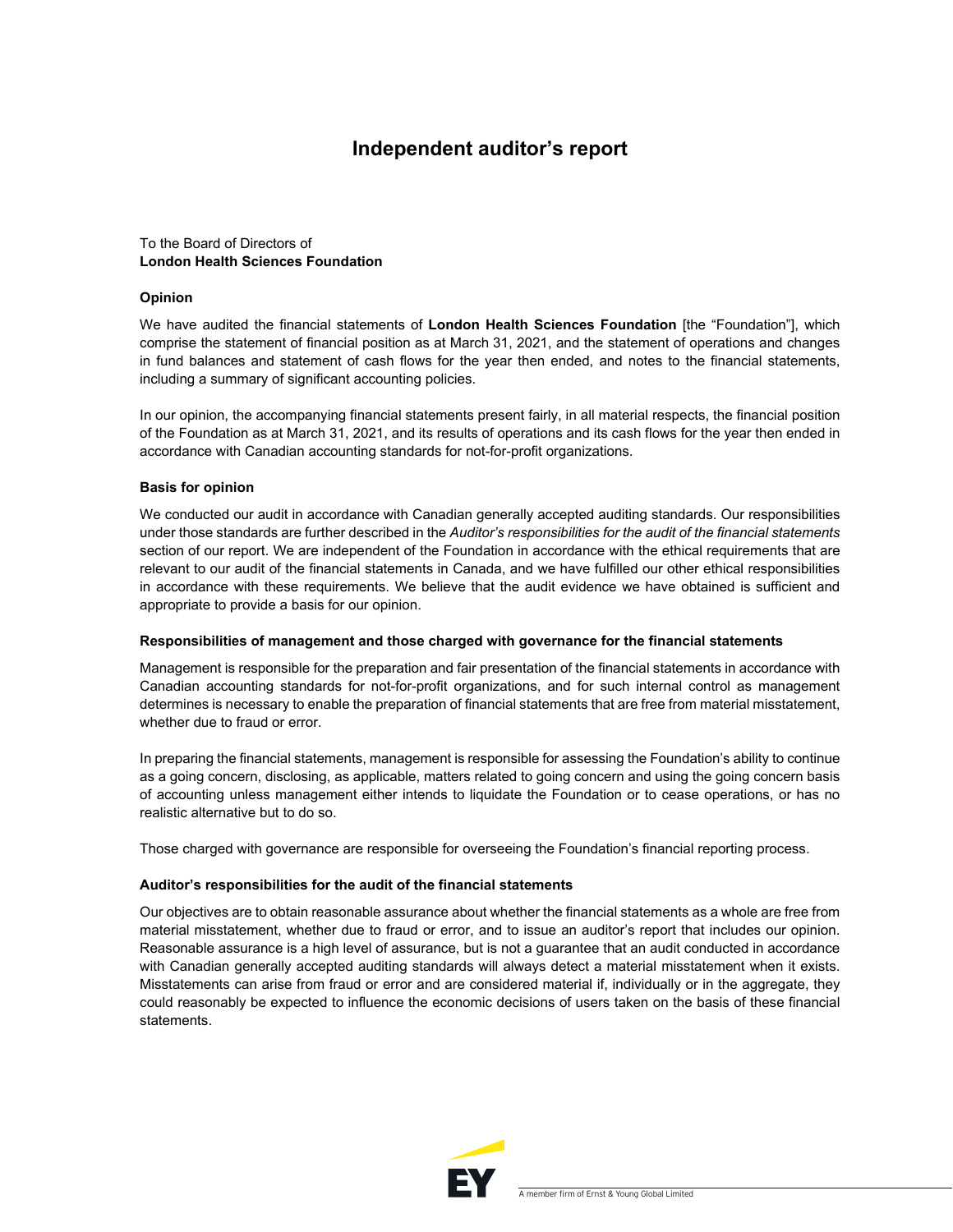As part of an audit in accordance with Canadian generally accepted auditing standards, we exercise professional judgment and maintain professional skepticism throughout the audit. We also:

- Identify and assess the risks of material misstatement of the financial statements, whether due to fraud or error, design and perform audit procedures responsive to those risks, and obtain audit evidence that is sufficient and appropriate to provide a basis for our opinion. The risk of not detecting a material misstatement resulting from fraud is higher than for one resulting from error, as fraud may involve collusion, forgery, intentional omissions, misrepresentations, or the override of internal control.
- Obtain an understanding of internal control relevant to the audit in order to design audit procedures that are appropriate in the circumstances, but not for the purpose of expressing an opinion on the effectiveness of the Foundation's internal control.
- Evaluate the appropriateness of accounting policies used and the reasonableness of accounting estimates and related disclosures made by management.
- Conclude on the appropriateness of management's use of the going concern basis of accounting and, based on the audit evidence obtained, whether a material uncertainty exists related to events or conditions that may cast significant doubt on the Foundation's ability to continue as a going concern. If we conclude that a material uncertainty exists, we are required to draw attention in our auditor's report to the related disclosures in the financial statements or, if such disclosures are inadequate, to modify our opinion. Our conclusions are based on the audit evidence obtained up to the date of our auditor's report. However, future events or conditions may cause the Foundation to cease to continue as a going concern.
- Evaluate the overall presentation, structure and content of the financial statements, including the disclosures, and whether the financial statements represent the underlying transactions and events in a manner that achieves fair presentation.

We communicate with those charged with governance regarding, among other matters, the planned scope and timing of the audit and significant audit findings, including any significant deficiencies in internal control that we identify during our audit.

London, Canada June 16, 2021

Ernet + Young LLP

Chartered Professional Accountants **Licensed Public Accountants** 



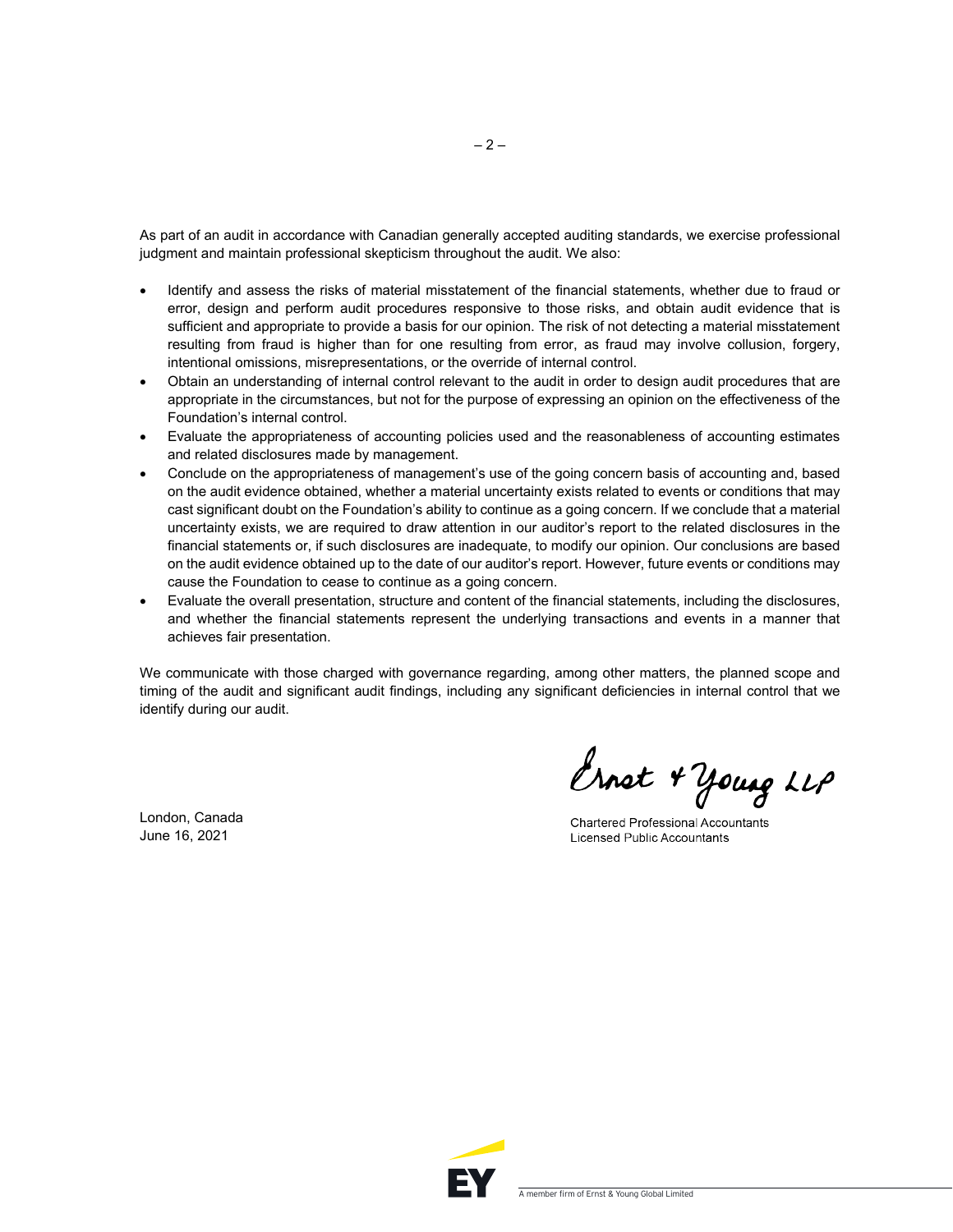Incorporated without share capital under the laws of Ontario

## **Statement of financial position**

[in thousands]

As at March 31

|                                                     | 2021    | 2020    |
|-----------------------------------------------------|---------|---------|
|                                                     | \$      | \$      |
| <b>Assets</b>                                       |         |         |
| Cash [note 3]                                       | 14,937  | 22,417  |
| Investments [note 4]                                | 100,561 | 76,075  |
| Investment in lottery joint venture <i>[note 5]</i> | 839     | 839     |
| Accounts receivable                                 | 129     | 142     |
| Capital assets, net [note 6]                        | 115     | 76      |
| Other assets [note 7]                               | 681     | 620     |
|                                                     | 117,262 | 100,169 |
| Liabilities and fund balances<br><b>Liabilities</b> |         |         |
| Accounts payable and accrued charges [note 8]       | 1,258   | 1,501   |
| Deferred revenue                                    | 302     | 185     |
| <b>Total liabilities</b>                            | 1,560   | 1,686   |
| <b>Fund balances</b>                                |         |         |
| <b>General Fund</b>                                 | 20,963  | 8,590   |
| Restricted Fund [note 10]                           | 71,402  | 70,108  |
| <b>Endowment Fund</b>                               | 23,337  | 19,785  |
| <b>Total fund balances</b>                          | 115,702 | 98,483  |
|                                                     | 117,262 | 100,169 |

*See accompanying notes*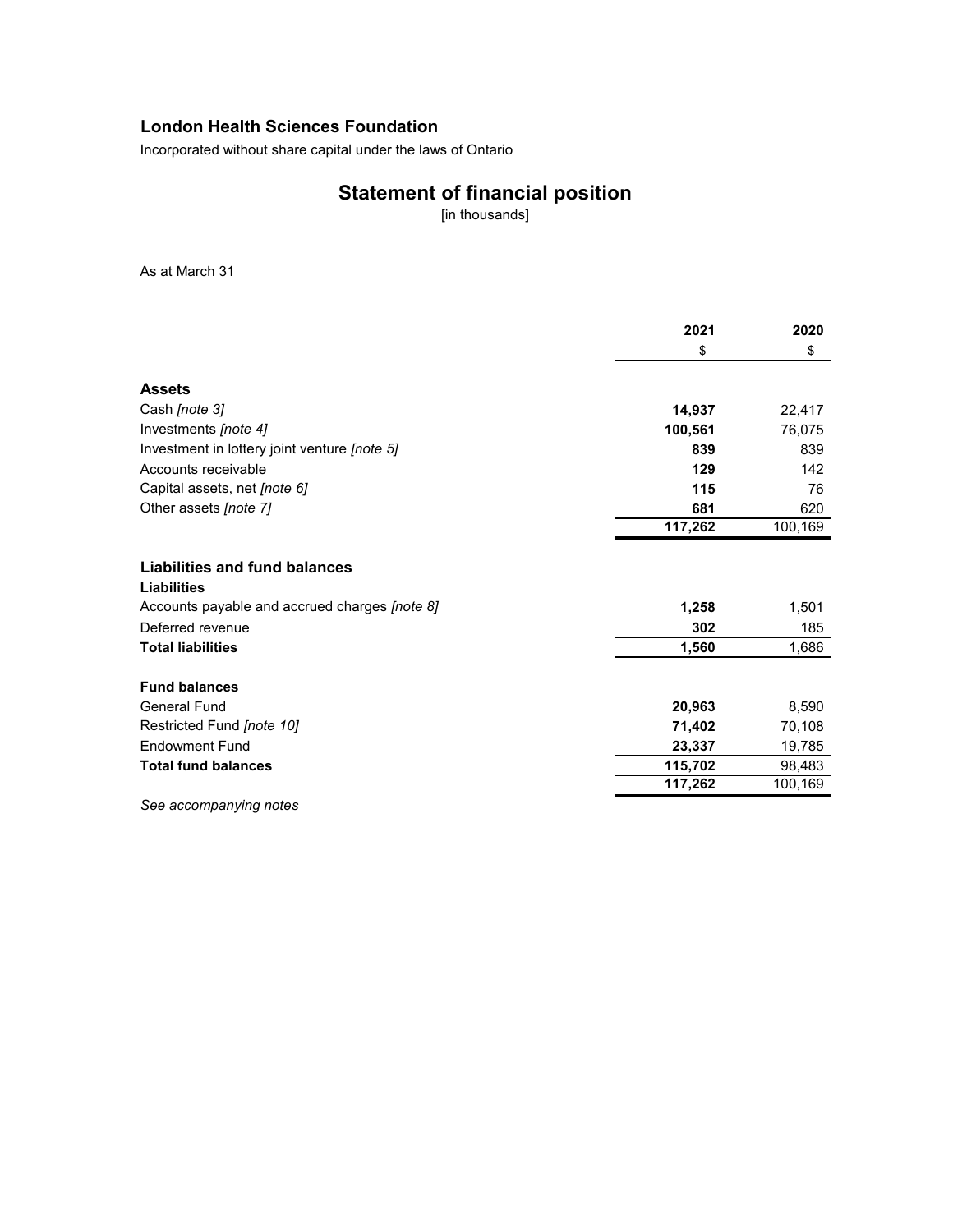## **Statement of operations and changes in fund balances**

[in thousands]

#### Year ended March 31

|                                                           | <b>General Fund</b> |                          |              | <b>Restricted Fund</b> | <b>Endowment Fund</b> |                                | <b>Total</b> |          |
|-----------------------------------------------------------|---------------------|--------------------------|--------------|------------------------|-----------------------|--------------------------------|--------------|----------|
|                                                           | 2021                | 2020                     | 2021         | 2020                   | 2021                  | 2020                           | 2021         | 2020     |
|                                                           | \$                  | \$                       | \$           | \$                     | \$                    | \$                             | \$           | \$       |
|                                                           |                     |                          | [note $10$ ] | [note $10$ ]           |                       |                                |              |          |
| Donations                                                 | 3,110               | 2,948                    | 15,200       | 19,078                 | 65                    | 226                            | 18,375       | 22,252   |
| Equity earnings from lottery joint venture [note 5]       | 1,858               | 1,340                    |              |                        |                       |                                | 1,858        | 1,340    |
| Special events                                            | 446                 | 1,477                    |              |                        |                       |                                | 446          | 1,477    |
| Community events                                          |                     | 3                        | 822          | 1,810                  |                       |                                | 822          | 1,813    |
| Staff 50/50 Lottery                                       | 601                 | 40                       |              |                        |                       |                                | 601          | 40       |
| Canada Emergency Wage Subsidy                             | 667                 | —                        |              |                        |                       |                                | 667          |          |
| Fundraising, event and other revenue                      | 6,682               | 5,808                    | 16,022       | 20,888                 | 65                    | 226                            | 22,769       | 26,922   |
| Investment income (loss)                                  | 10,577              | (905)                    | 174          | 11                     | 4,495                 | (647)                          | 15,246       | (1, 541) |
| Fundraising                                               | 869                 | 1,267                    | 2,534        | 2,557                  |                       |                                | 3,403        | 3,824    |
| Special events                                            | 208                 | 884                      |              |                        |                       |                                | 208          | 884      |
| Community events                                          |                     | $\overline{\phantom{0}}$ | 370          | 441                    |                       |                                | 370          | 441      |
| <b>Staff Lottery</b>                                      | 333                 | 22                       |              |                        |                       |                                | 333          | 22       |
| <b>Fundraising and event expenses</b>                     | 1,410               | 2,173                    | 2,904        | 2,998                  |                       |                                | 4,314        | 5,171    |
| Excess (deficiency) of revenue over expenses before       |                     |                          |              |                        |                       |                                |              |          |
| the following                                             | 15,849              | 2,730                    | 13,292       | 17,901                 | 4,560                 | (421)                          | 33,701       | 20,210   |
|                                                           |                     |                          |              |                        |                       |                                |              |          |
| Administration<br>Investment fees                         | 326                 | 394                      | 956          | 796                    |                       |                                | 1,282        | 1,190    |
| Amortization                                              | 222                 | 194                      | 3            | 3                      | 79                    | 85                             | 304          | 282      |
|                                                           | 8                   | 7                        | 19           | 17<br>816              | —                     | $\overline{\phantom{0}}$<br>85 | 27           | 24       |
| Excess (deficiency) of revenue over expenses before       | 556                 | 595                      | 978          |                        | 79                    |                                | 1,613        | 1,496    |
| disbursements for charitable activity                     | 15,293              | 2,135                    | 12,314       | 17,085                 | 4,481                 | (506)                          | 32,088       | 18,714   |
| Disbursements for capital                                 | 38                  |                          | 991          | 5,035                  |                       |                                | 1,029        | 5,035    |
| Disbursements for research and education                  |                     |                          | 10,780       | 5,862                  |                       |                                | 10,780       | 5,862    |
| Disbursements for patient care areas                      | 76                  | $\overline{7}$           | 2,984        | 1,914                  |                       |                                | 3,060        | 1,921    |
| Disbursements for charitable activity                     | 114                 | $\overline{7}$           | 14,755       | 12,811                 |                       | $\overline{\phantom{0}}$       | 14,869       | 12,818   |
| Excess (deficiency) of revenue over expenses for the year | 15,179              | 2,128                    | (2, 441)     | 4,274                  | 4,481                 | (506)                          | 17,219       | 5,896    |
| Fund balances, beginning of year                          | 8,590               | 8,744                    | 70,108       | 62,652                 | 19,785                | 21,191                         | 98,483       | 92,587   |
| Interfund transfers, net [note 10]                        | (2,806)             | (2, 282)                 | 3,735        | 3,182                  | (929)                 | (900)                          |              |          |
| Fund balances, end of year                                | 20,963              | 8,590                    | 71,402       | 70,108                 | 23,337                | 19,785                         | 115,702      | 98,483   |
| See accompanying notes                                    |                     |                          |              |                        |                       |                                |              |          |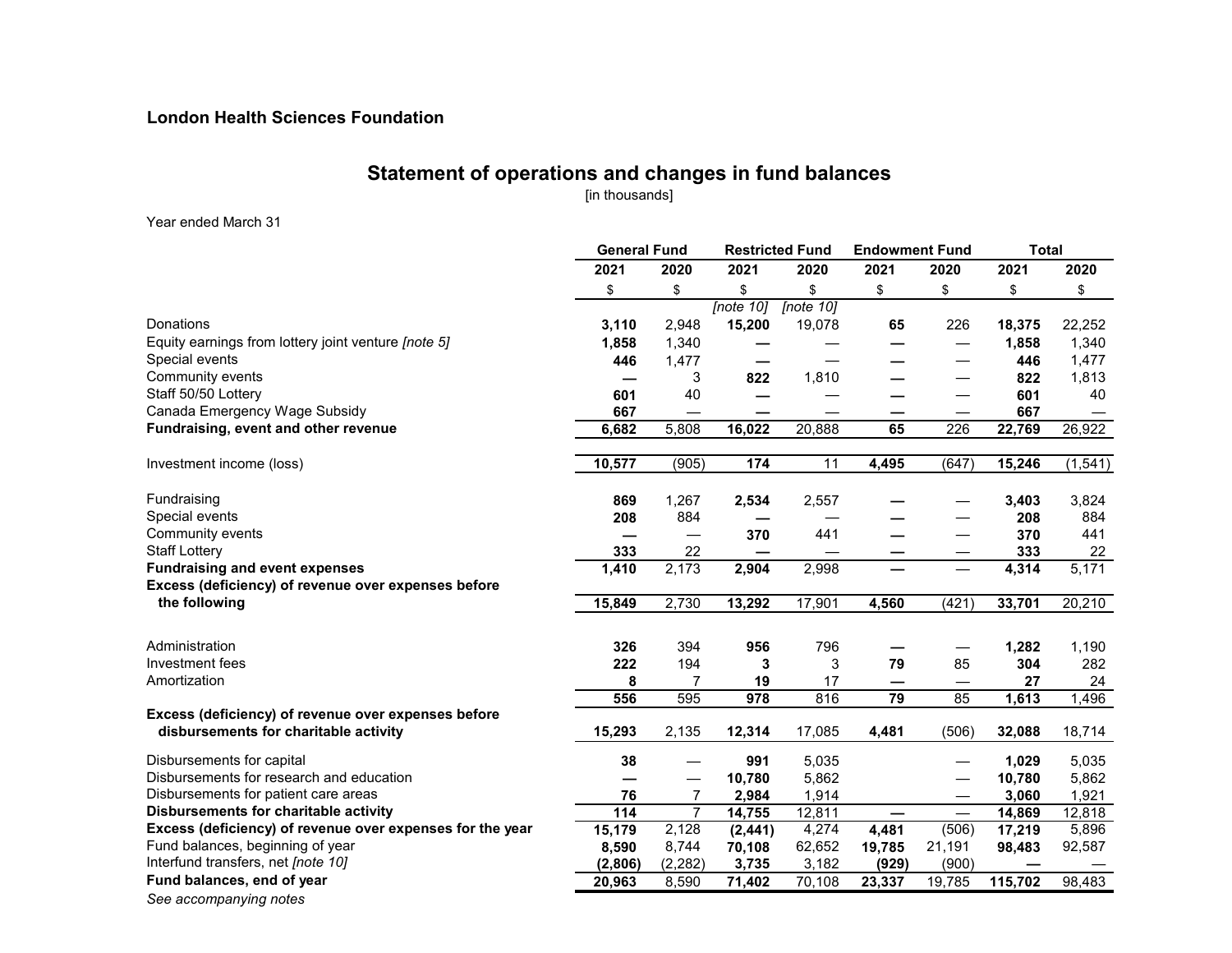## **Statement of cash flows**

[in thousands]

Year ended March 31

|                                                                           | 2021      | 2020    |
|---------------------------------------------------------------------------|-----------|---------|
|                                                                           | \$        | \$      |
| <b>Operating activities</b>                                               |           |         |
| Excess of revenue over expenses for the year                              | 17,219    | 5,896   |
| Add (deduct) items not affecting cash                                     |           |         |
| Amortization                                                              | 27        | 24      |
| Unrealized (gain) loss on investments                                     | (10, 355) | 5,228   |
|                                                                           | 6,891     | 11,148  |
| Changes in non-cash working capital balances related to operations        |           |         |
| Decrease in accounts receivable                                           | 13        | 70      |
| Increase in other assets                                                  | (61)      | (102)   |
| Increase (decrease) in interest receivable on investments <i>[note 4]</i> | 7         | (14)    |
| Increase (decrease) in accounts payable and accrued charges               | (243)     | 177     |
| Increase (decrease) in deferred revenue                                   | 117       | (93)    |
| Cash provided by operating activities                                     | 6,724     | 11,186  |
| Investing activities                                                      |           |         |
| Cash invested                                                             | (10,000)  | (5,000) |
| Investment funds reinvested                                               | (4, 138)  | (3,217) |
| Purchase of capital assets                                                | (66)      | (54)    |
| Cash used in investing activities                                         | (14, 204) | (8,271) |
| Net increase in cash during the year                                      | (7, 480)  | 2,915   |
| Cash, beginning of year                                                   | 22,417    | 19,502  |
| Cash, end of year                                                         | 14,937    | 22,417  |

*See accompanying notes*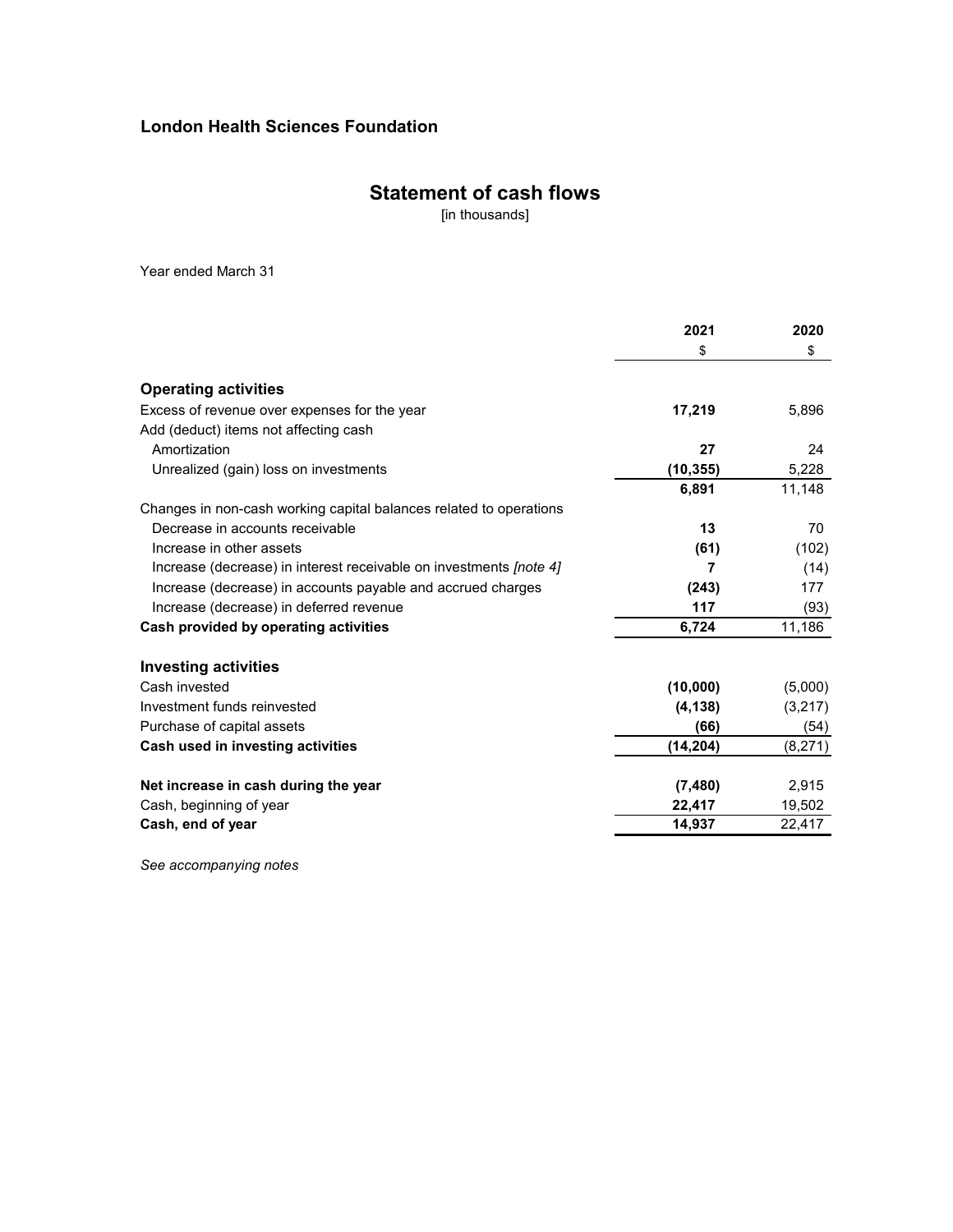## **Notes to financial statements**

[in thousands]

March 31, 2021

#### **1. Nature of the foundation**

London Health Sciences Foundation [the "Foundation"] is a public foundation incorporated without share capital under the laws of Ontario, is registered under the *Income Tax Act* (Canada) and, as such, is exempt from income taxes and able to issue donation receipts for income tax purposes. The Foundation raises money, stewards donations and builds relationships with the community, primarily in support of the patient care, teaching, research missions and other high priority needs as identified by the London Health Sciences Centre ["LHSC"].

#### **2. Summary of significant accounting policies**

The financial statements have been prepared in accordance with Part III of the *CPA Canada Handbook – Accounting*, "Accounting Standards for Not-for-Profit Organizations", which sets out generally accepted accounting principles for not-for-profit organizations in Canada ["GAAP"] and includes the significant accounting policies summarized below.

#### **[a] Fund accounting**

In order to ensure observance of the limitations and restrictions placed on the use of resources available to the Foundation, the accounts of the Foundation are maintained in accordance with the principles of fund accounting. Accordingly, resources are classified for accounting and reporting purposes into funds. These funds are held in accordance with the objectives specified by donors or in accordance with directives issued by the Board of Directors. Transfers between the funds are made when it is considered appropriate and authorized by the Board of Directors.

For financial reporting purposes, the accounts have been classified into the following funds:

[i] General Fund

The General Fund accounts for the Foundation's general fundraising and administrative activities. The General Fund reports unrestricted resources available for immediate purposes.

[ii] Restricted Fund

The Restricted Fund reports revenue that has a specific purpose as specified by the donor and the expenses incurred to raise these funds. It also reports the disbursements expended for these specific purposes. Amounts transferred into the Restricted Fund due to restrictions imposed by the Board of Directors are recognized as interfund transfers.

*<u>Iiiil Endowment Fund</u>* 

The Endowment Fund reports resources that are required to be maintained by the Foundation on a permanent basis.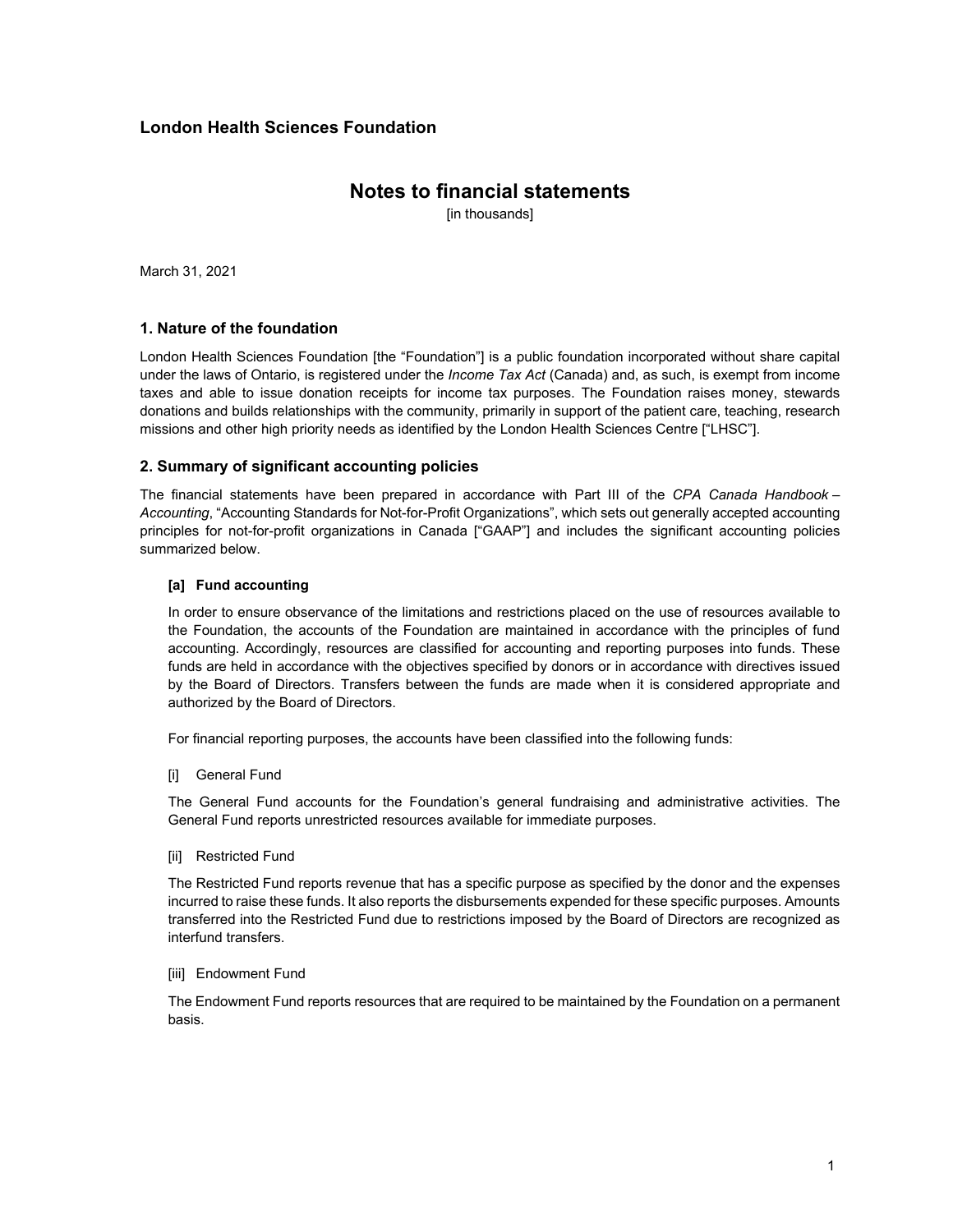## **Notes to financial statements**

[in thousands]

March 31, 2021

#### **[b] Investments and investment income (loss)**

Investment income (loss), which consists of interest, dividends, income distributions from pooled funds and realized and unrealized gains and losses, is recorded in the statement of operations and changes in fund balances.

#### **[c] Revenue recognition**

Contributions, including donations, bequests and government assistance, are recorded in the accounts when received or receivable if the amount to be received can be reasonably estimated and collection is reasonably assured. Life insurance policies that have named the Foundation as owner/beneficiary are recorded at the cash surrender value of the policy. The increase in cash surrender value from year to year is recorded as revenue in the appropriate fund.

#### **[d] Contributed materials and services**

Volunteers contribute many hours per year to assist the Foundation in carrying out its activities. Because of the difficulty in determining fair value, contributed services are not recognized in the financial statements. Contributed materials are also not recognized in the financial statements, unless the fair value can be reasonably determined.

#### **[e] Capital assets**

Capital assets are recorded at acquisition cost less accumulated amortization. Contributed capital assets are recorded at fair value at the date of the contribution. Amortization is provided on a straight-line basis over the assets' estimated useful lives as follows:

| Office equipment       | 5 years       |
|------------------------|---------------|
| Computer equipment     | 3 years       |
| Donor walls            | 10 years      |
| Leasehold improvements | Term of lease |

#### **[f] Joint venture**

The Foundation has an interest in lottery fundraisers where there is joint control of lottery operations by the participating foundations. The Foundation follows the equity method of accounting for this joint venture. The investment in the lottery joint venture is initially recorded at cost, and the carrying value is adjusted thereafter to include the Foundation's share of earnings. Distributions of earnings from the joint venture reduce the carrying value of the investment.

#### **[g] Financial instruments**

The Foundation has elected to record all investments at fair value. Transactions are recorded on a trade date basis, and transaction costs are expensed as incurred.

Interest earned, interest accrued, gains and losses realized on disposal and unrealized gains and losses from market fluctuations are included in investment income (loss).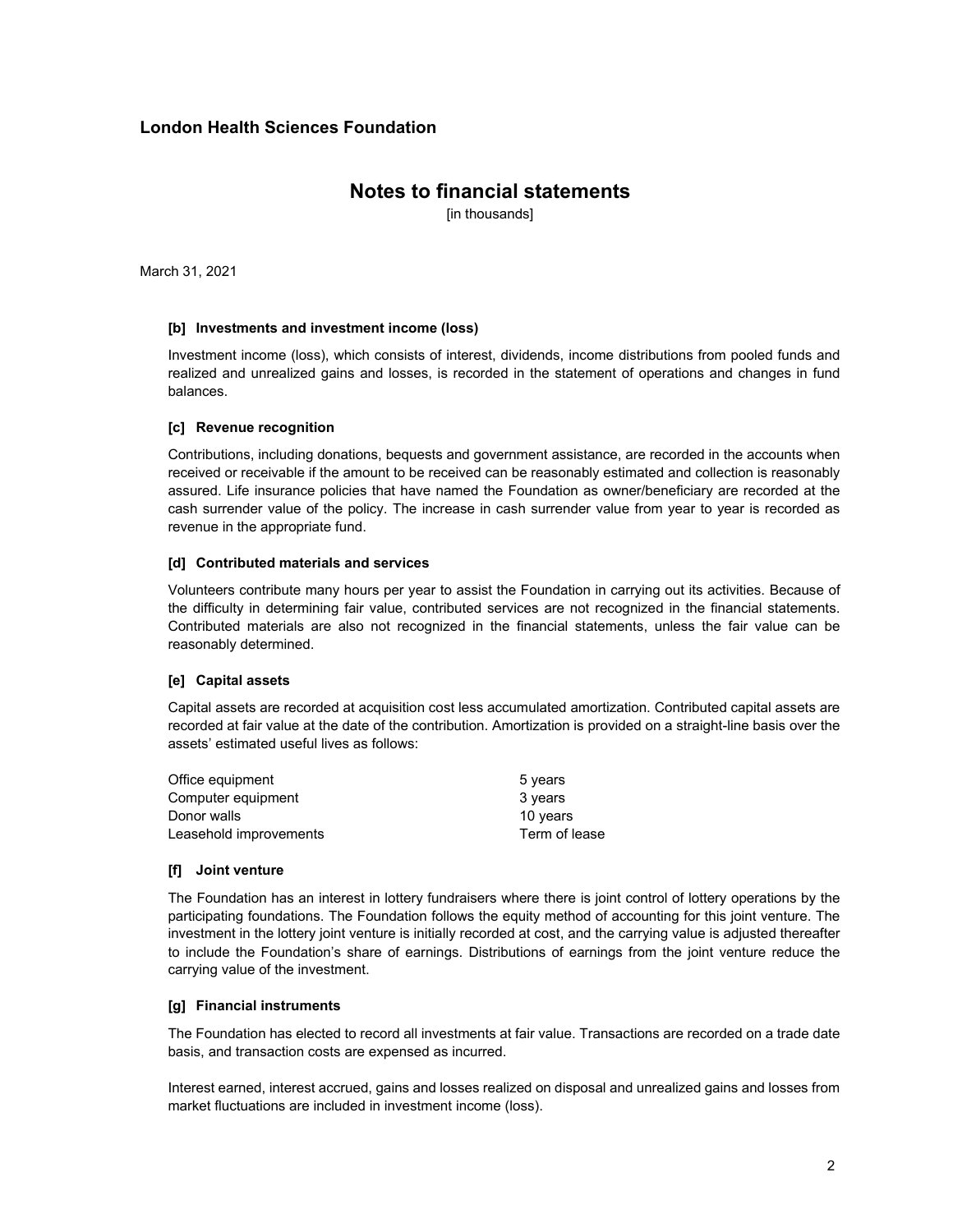## **Notes to financial statements**

[in thousands]

March 31, 2021

Other financial instruments, including accounts receivable, long-term annuity, cash surrender value of life insurance policies, accounts payable and accrued charges and obligations under capital lease are measured at amortized cost using the effective interest rate method, net of any provisions for impairment.

#### *Determination of fair value*

The fair value of a financial instrument is the amount of consideration that would be agreed upon in an arm's length transaction between knowledgeable, willing parties who are under no compulsion to act. The fair value of a financial instrument on initial recognition is the transaction price, which is the fair value of the consideration given or received. Subsequent to initial recognition, the fair values of financial instruments that are quoted in active markets are based on the latest closing price. When independent prices are not available, fair values are determined by using valuation techniques that refer to observable market data.

#### **[h] Administrative charge**

An administrative charge is levied on restricted and endowed donations to sustain the operations of the Foundation *[note 10]*.

#### **[i] Use of estimates**

The preparation of financial statements in accordance with GAAP requires management to make certain estimates based on management's judgments. These estimates affect the reported amounts of assets and liabilities as at the date of the financial statements and the reported amounts of revenue and expenses during the reporting period. Actual results may differ from those estimates.

#### *Impact of COVID-19 pandemic*

During the year, the outbreak of the novel strain of coronavirus, specifically identified as "COVID-19", resulted in governments worldwide enacting emergency measures to combat the spread of the virus. These measures, which include the implementation of travel bans, self-imposed quarantine periods and physical distancing, have caused material disruption to business globally resulting in an economic slowdown. Global equity markets have experienced significant volatility. Governments and central banks have reacted with significant monetary and fiscal interventions designed to stabilize economic conditions. The duration and impact of the COVID-19 outbreak are unknown at this time, as is the efficacy of the government and central bank interventions. As a result, It is not possible to reliably estimate the length and severity of the pandemic, and in turn, the impact on the financial results and condition of the Foundation in future periods.

#### **[j] Allocation of expenses**

The costs of each function include the costs of personnel and other expenses that are directly related to the function. General support and other similar costs are not allocated and are included in administration expenses on the statement of operations and changes in fund balances.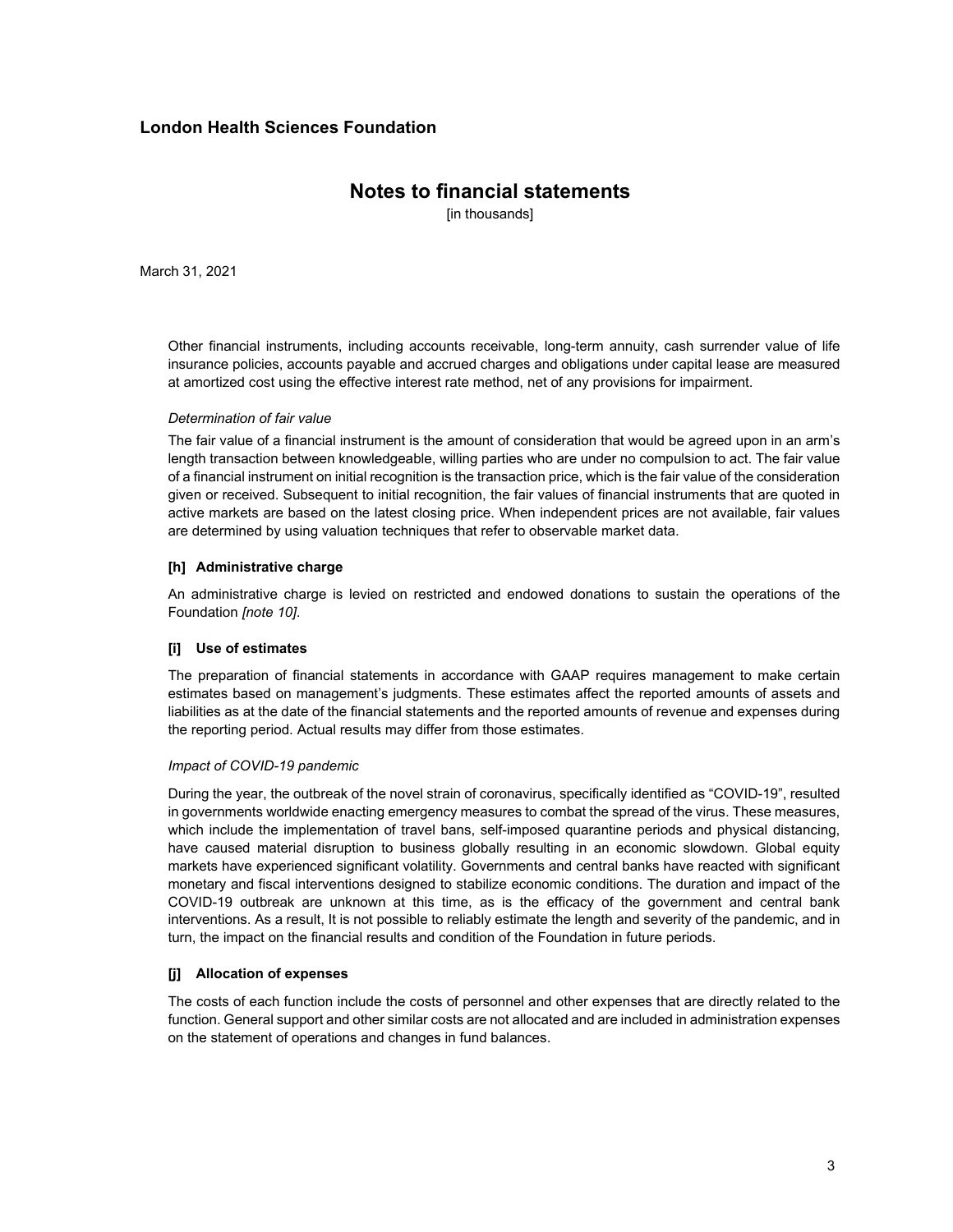## **Notes to financial statements**

[in thousands]

March 31, 2021

#### **[k] Employee future benefits**

Defined contribution plan accounting is applied to the multi-employer defined benefit plan, whereby contributions are expensed on an accrual basis, as the Foundation has insufficient information to apply defined benefit accounting.

#### **3. Letter of credit**

During the year, the Foundation issued a letter of credit for \$2,592 to the Minister of Finance that relates to the fiscal 2022 Spring Dream Lottery. This letter of credit expires on August 20, 2021. The Foundation is indemnified by the other two participating foundations on the same percentage basis as their net proceeds entitlement for fiscal 2021 *[note 5]*. The lottery joint venture has pledged its cash balance as collateral against this letter of credit.

#### **4. Investments and financial instruments**

#### **Investments**

Details of the fair values of investments are as follows:

|                                 | 2021    | 2020   |
|---------------------------------|---------|--------|
|                                 | \$      | \$     |
| Money market and treasury bills | 7,111   | 8,282  |
| Government bonds                | 18,773  | 14,382 |
| Corporate bonds                 | 17,664  | 15,577 |
| Canadian equities               | 22,785  | 15,685 |
| US equities                     | 26,188  | 17,023 |
| International equities          | 8,040   | 5,126  |
|                                 | 100.561 | 76.075 |

The Foundation recognized \$1,026 of interest income during the year [2020 – \$1,472]. The fair value of investments includes interest receivable of \$200 [2020 – \$208].

Bonds bear interest at varying rates between 0.75% and 6.47%. The bonds mature at varying dates between May 18, 2021 and February 15, 2060.

#### **Financial instruments**

The Foundation is subject to certain financial risks through transactions in financial instruments. The following provides information in assessing the Foundation's exposure to those risks. To manage these risks, the Foundation has established a target mix of investment types and currencies intended to achieve optimal return within reasonable risk tolerances.

#### *Currency risk*

Currency risk is the risk that the fair value or future cash flows of a financial instrument will fluctuate because of changes in foreign exchange rates. The Foundation is exposed to currency risk as certain investments held at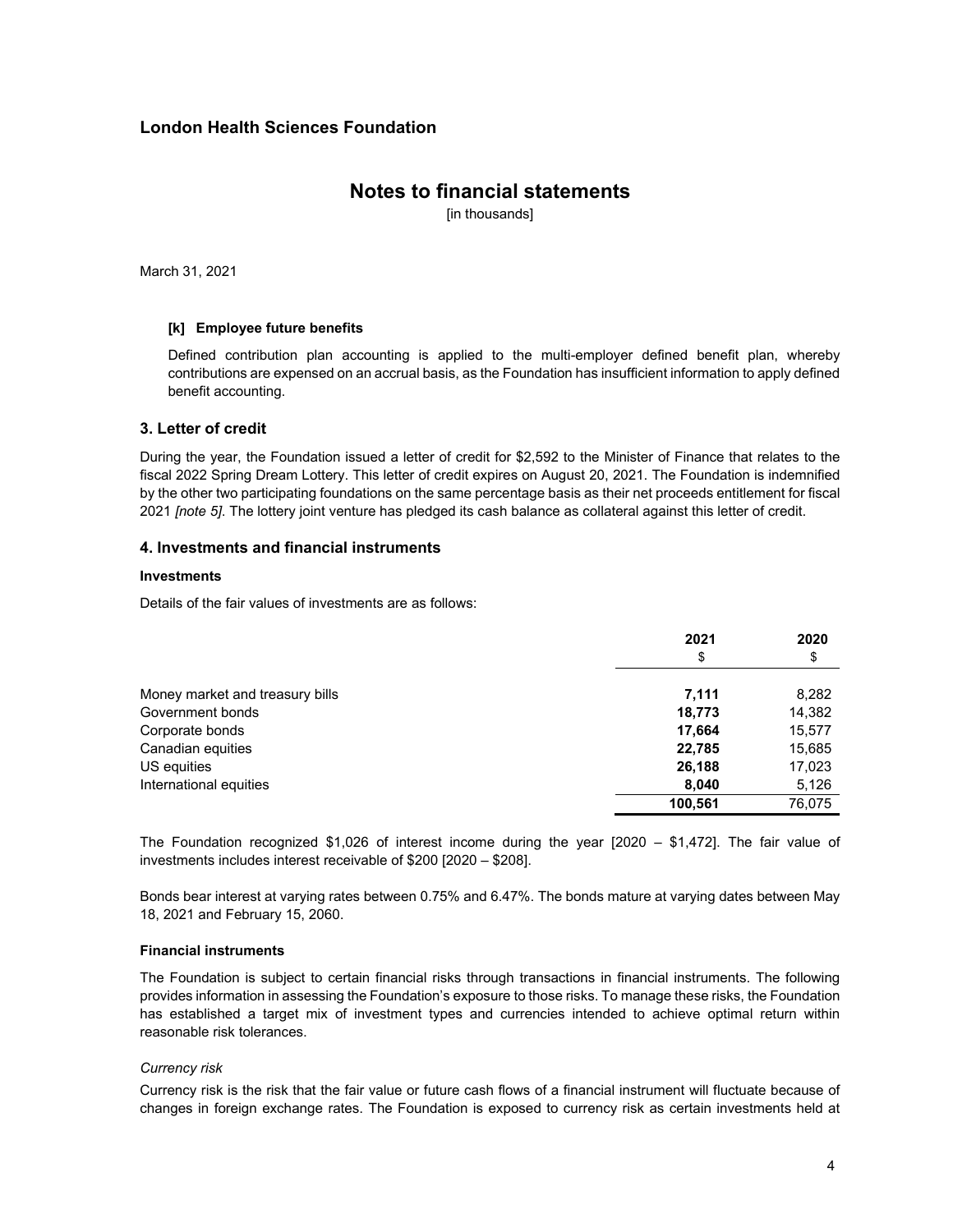## **Notes to financial statements**

[in thousands]

March 31, 2021

year-end are denominated in foreign currencies. Approximately 31% [2020 – 30%] of its investment portfolio is denominated in United States dollars.

#### *Interest rate risk*

Interest rate risk is the risk that the fair value or future cash flows of a financial instrument will fluctuate because of changes in market interest rates. The Foundation is exposed to interest rate risk on its fixed and floating interest rate financial instruments, including its Government of Canada corporate bonds and treasury bills.

#### *Market price risk*

Market price risk is the risk that the fair value or future cash flows of a financial instrument will fluctuate because of changes in market prices [other than those arising from interest rate risk or currency risk]. The Foundation is exposed to market risk on its investment portfolio.

#### **5. Lottery joint venture activities**

In fiscal 2013, the Foundation entered into a joint venture agreement with St. Joseph's Health Care Foundation and the Children's Health Foundation [the "Venturers"] relating to future Dream lotteries, whereby the Venturers have contractually shared power to determine the strategic operating, investing and financing activities of the joint venture. The Foundation has made an accounting policy choice to account for its one-third interest in the joint venture, which has a January 31 year-end, using the equity method.

The Foundation's one-third share of the joint venture's assets, liabilities, operations and cash flows as at and for the year ended January 31 are as follows:

|                                                       | 2021  | 2020  |
|-------------------------------------------------------|-------|-------|
|                                                       |       |       |
| Foundation's share of total assets                    | 1,893 | 1,597 |
| Foundation's share of total liabilities               | 1,893 | 1,597 |
| Foundation's share of net assets                      |       |       |
|                                                       | 2021  | 2020  |
|                                                       |       |       |
| Foundation's share of current year revenue            | 4,178 | 3,673 |
| Foundation's share of current year expenses           | 2,320 | 2,333 |
| Foundation's share of excess of revenue over expenses | 1,858 | 1.340 |

The Foundation's share of cash provided by operating activities of the joint venture was \$294 [2020 – \$261].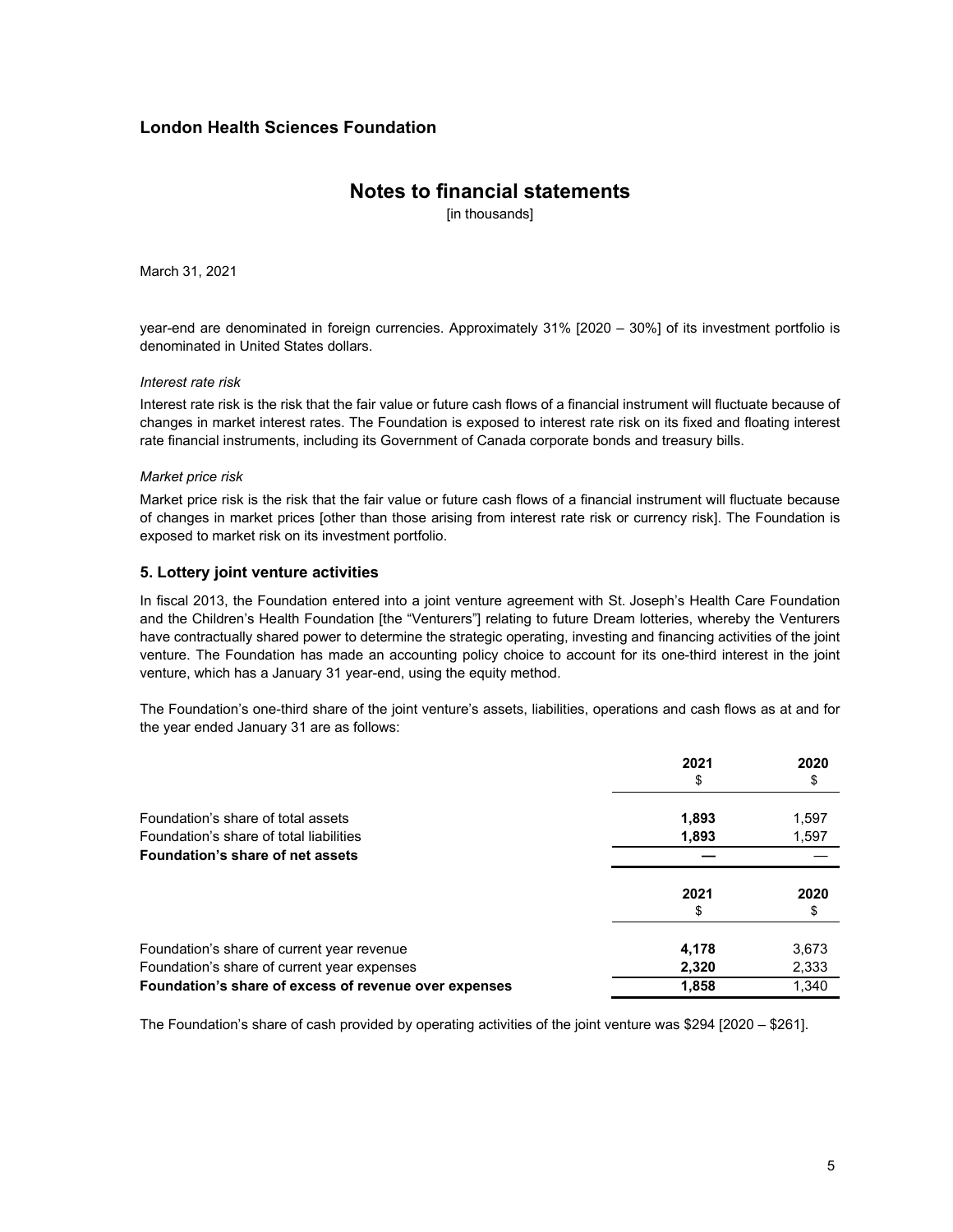## **Notes to financial statements**

[in thousands]

March 31, 2021

#### **6. Capital assets**

Details of capital assets are as follows:

|                    |      | 2021                               |                   |
|--------------------|------|------------------------------------|-------------------|
|                    | Cost | <b>Accumulated</b><br>amortization | Net book<br>value |
|                    | \$   | \$                                 | \$                |
| Office equipment   | 17   |                                    | 10                |
| Computer equipment | 106  | 48                                 | 58                |
| Donor walls        | 98   | 51                                 | 47                |
|                    | 221  | 106                                | 115               |
|                    |      | 2020                               |                   |
|                    | Cost | <b>Accumulated</b><br>amortization | Net book<br>value |
|                    | \$   | \$                                 | \$                |
| Office equipment   | 13   | 2                                  | 11                |
| Computer equipment | 63   | 30                                 | 33                |
| Donor walls        | 79   | 47                                 | 32                |
|                    | 155  | 79                                 | 76                |

The above capital assets include assets under capital lease of \$91 [2020 – \$55] at cost, with accumulated amortization of \$41 [2020 – \$23].

#### **7. Other assets**

Details of other assets are as follows:

|                                                 | 2021 | 2020 |
|-------------------------------------------------|------|------|
|                                                 | \$   | \$   |
| Prepaid expenses                                | 259  | 266  |
| Cash surrender value of life insurance policies | 394  | 354  |
| Art                                             | 28   |      |
|                                                 | 681  | 620  |

The life insurance policies were donated to the Foundation, at which time the Foundation became the owner and beneficiary of the policies. These policies have a death benefit of \$4,240 [2020 – \$4,235].